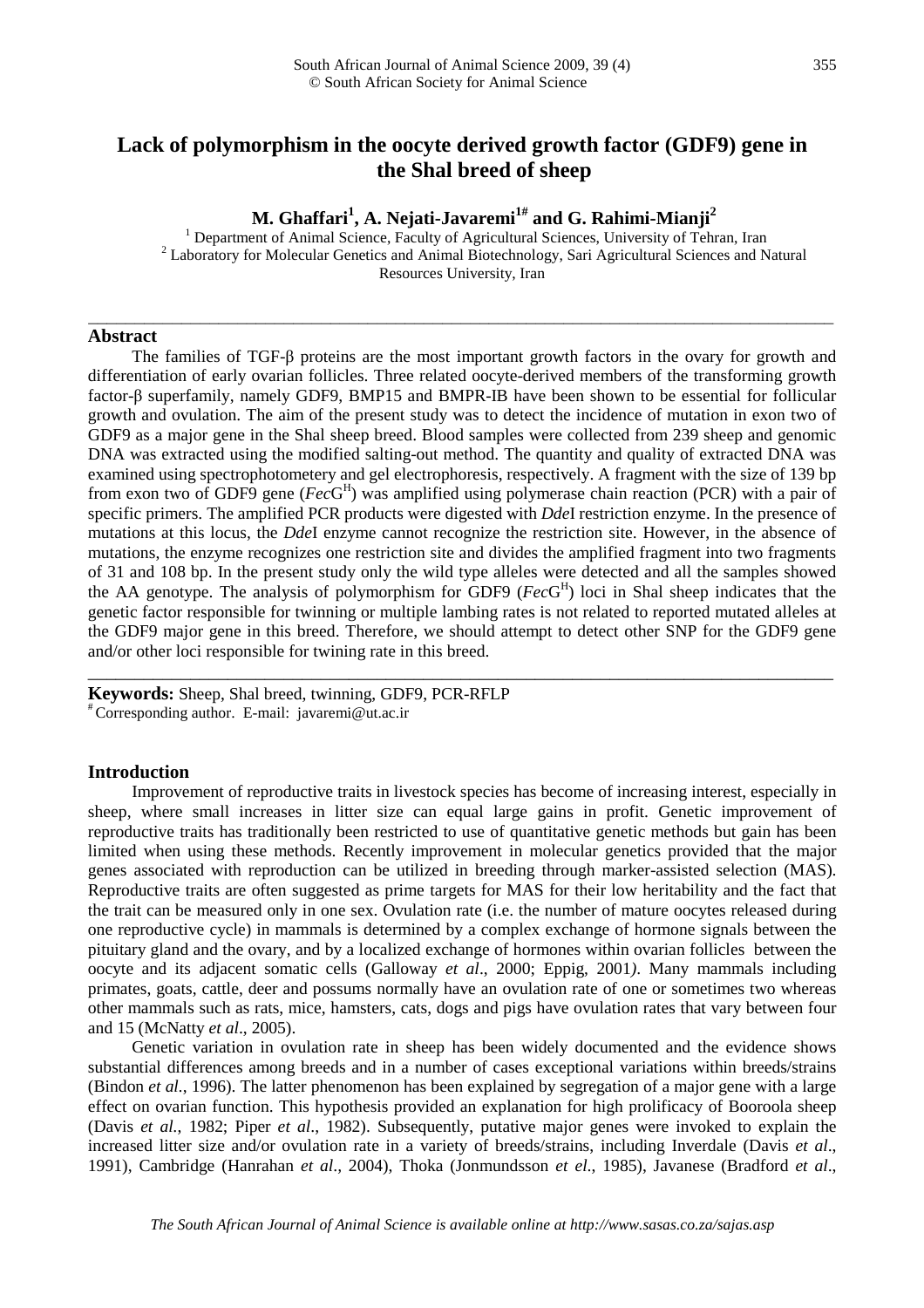1986), Olkuska (Radomska *et al*., 1988), Belclare (Hanrahan *et al*., 1991), Lacaune (Bodin *et al*., 1998) and Woodlands (Davis *et al*., 2001) sheep breeds.

Growth differentiation factor 9 (GDF9) is a growth factor and a member of the transforming growth factor β superfamily that is secreted by oocytes in growing ovarian follicles, which is essential for growth and differentiation of early ovarian follicles (McPherron *et al*., 1993). GDF9 was reported to be expressed exclusively in the ovary, specifically in the oocyte in mice (McGrath *et al*., 1995; Dube *et al*., 1998; Lan *et al*., 2003), rats (Vitt *et al.*, 2000), sheep (Bodensteiner *et al*., 1999; Juengel *et al.*, 2002), cattle (Bodensteiner *et al*., 1999) and the human (Vitt *et al*., 2000). The structure of the GDF9 gene had been reported in rats (Jaatinen *et al*., 1999) and sheep (Bodensteiner *et al*., 1999). Female mice lacking GDF9 were infertile due to a block in folliculogenesis at the primary follicle stage (Dong *et al*., 1996; Carabatsos *et al*., 1998).

Bodensteiner *et al*. (1999) reported the nucleotide sequence of the ovine GDF9 gene (GenBank accession number AF078545). Like the human and mouse genes, ovine GDF9 spans approximately 2.5 kb and contains two exons and one intron. Exon 1 spans 397 bp and encodes for amino acids 1–134, while exon 2 spans 968 bp and encodes for amino acids 135-456. The single intron spans 1126 bp. Bodensteiner *et al*. (2000) reported that this was the first time that the GDF9 mRNA expression was localized exclusively to oocytes of foetal sheep at day 135 of gestation. Sadighi *et al*. (1998; 2002) mapped the GDF9 gene to ovine chromosome 5. Juengel *et al*. (2004) reported that short-term immunization against GDF9 peptide resulted in an increase in ovulation rate with no apparent detrimental effects on fertilization of released oocytes, the ability of fertilized oocytes to undergo normal foetal development, or the ability of the immunized ewes to carry a pregnancy to term. Cambridge and Belclare are prolific sheep breeds, the origins of which involved selecting ewes with exceptionally high litter size records from commercial flocks. Hanrahan *et al*. (2004) reported a mutation (S395F) in the GDF9 gene that was associated with both increased ovulation rate in heterozygous carriers and sterility in homozygous carriers in Cambridge and Belclare sheep. The aim of this study was to investigate the presence of polymorphism in GDF9 and its possible association with litter size in the Shal sheep breed.

# **Material and Methods**

The origin of the Shal sheep is the Qazvin Province of Iran and it is kept mainly to produce lamb meat. When receiving creep feeding, the lambs have an average daily gain of about 250 g. Compared to other native breeds of sheep in Iran this breed has a higher average twinning rate and also better feed conversion ratio with higher dressing percentage. The average weight for the rams is 82 kg and the ewes, 61 kg. The ability to adapt to different environmental circumstances is a desirable characteristic of this breed. Its reproduction season is scattered across the year and it may be bred in both fall and spring (Ghaffari *et al*., 2009).

Whole blood samples (5 mL) were collected in vacutainer tubes containing EDTA (1 mg/mL) from 239 Shal sheep in the Qazvin province. The blood samples were transferred in dry ice to the laboratory and stored at -20 °C pending assays. DNA was extracted using a modified salting out procedure (Miller *et al.*, 1988) and the purity and concentration of DNA samples were estimated using UV-visible range Spectrophotometer. DNA concentration was adjusted to 50 ng/ $\mu$ L before PCR amplification. All the DNA samples had the 260/280 OD ratios in the range of 1.8 to 2, indicating high purity. DNA was also examined by loading samples on 0.8% agarose gel and visualizing the band under gel documentation system (Bio RAD).

Primers were synthesized by the Metabion Company (Metabion International AG Company, Germany) based on the sequences described by Hanrahan *et al.* (2004). The forced PCR-RFLP was carried out by introduction of a synthetic restriction site, since there was no *Dde*I restriction site on the amplified fragment. Genomic DNA was amplified using DdeIR: 5'-CTTTAGTCAGCTGAAGTGGGACAAC-3' and DdeIF: 5'-ATGGATGATGTTCTGCACCATGGTGTGAACCTG A-3' to amplify a 139-bp PCR product at 72 °C. The PCR primer introduces the *Dde*I restriction site in GDF9 mutant copies (*FecG<sup>H</sup>* ) but not in non-carrier individuals. The wild-type strand was cleaved with *Dde*I. The amplification procedure was carried out based on the method described by Davis *et al.* (2002). In brief, a total volume of 25 µL of each PCR reaction contained 1.5 µL of genomic DNA (10 ng/µL), 3 mM of MgCl2, 0.25 µL each of forward and reverse primers (10 pmol each), 0.2 µL of dNTPs (200 µM each), 1 unit of Taq DNA polymerase (CinnaGen, Iran) and 1X PCR buffer (10 mM Tris, 50 mM KCl, 0.1% gelatin, pH. 8.4). The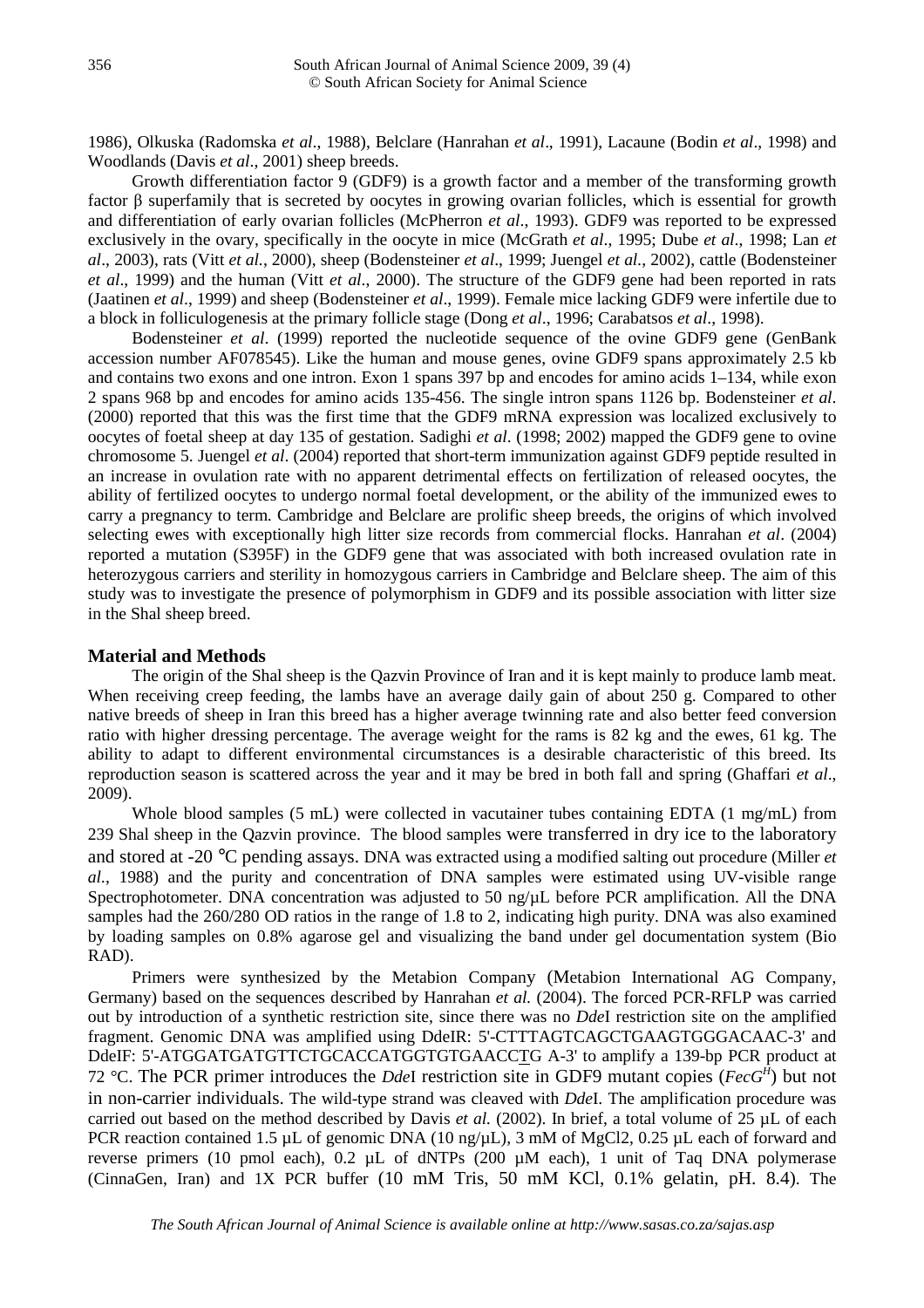amplification was carried out using 35 cycles at 94 °C for 30 s, 62 °C for 40 s, and 72 °C for 30 s followed by 72 °C for 4 min. The PCR products were digested with *Dde*I over night at 37 °C. The resulting products were separated by electrophoresis on a 3% agarose gel and visualized with ethidium bromide under a gel documentation system.

The PCR product of the exon 2 of GDF9 (*Fec*G H ) gene produced a 139 bp band. After digestion with *DdeI*, the exon 2 of GDF9 gene homozygous carriers should produce a 139 bp (BB), the non-carrier should produce both 108 and 31 bp (AA), whereas heterozygotes should produce 31, 108 and 139 bp bands (AB).

# **Results**

A total of 239 individuals from the Shal breed of sheep were genotyped with the forced PCR-RFLP approach. The electrophoretic profiles of RFLP analysis from GDF9 gene are shown in Figure 1. Generally, between 20 to 35% of twinning is observed in flocks of the Shal sheep breed. The results show that no polymorphism in exon 2 of GDF9 gene exists in the typed samples and all individuals had the wild type (AA) genotype (Table 1).



**Figure 1** *Dde*I PCR-RFLP analysis of GDF9 (*Fec*G H ) gene in Shal sheep breed.

| Gene frequency |  | Genotype frequency |  |  |
|----------------|--|--------------------|--|--|
|                |  |                    |  |  |
|                |  |                    |  |  |

Table 1 Gene and genotype frequencies for exon 2 of GDF9 (*Fec*G<sup>H</sup>) gene in Shal sheep breed

#### **Discussion**

RFLP is a rapid, simple and exact technique for single nucleotide polymorphism (SNP) genotyping. After a forced restriction site was introduced into one of the primers, the PCR product contained a certain restriction enzyme site. This forced PCR RFLP approach has been used previously to genotype prolific sheep (Souza *et al.*, 2001; Davis *et al.*, 2002; Kumar *et al*., 2006; Guan *et al*., 2007) and pigs (Kim *et al.*, 2003) to decide whether they had the same mutation as FecB in Booroola Merino sheep.

In our experiment, a forced PCR-RFLP approach was used to detect the genotype based on the method described by Souza *et al.* (2001) and Davis *et al.* (2002). However, in the present study we have used agarose gel instead of polyacrylamide in the electrophoresis procedure. RFLP has a good repeatability and stability,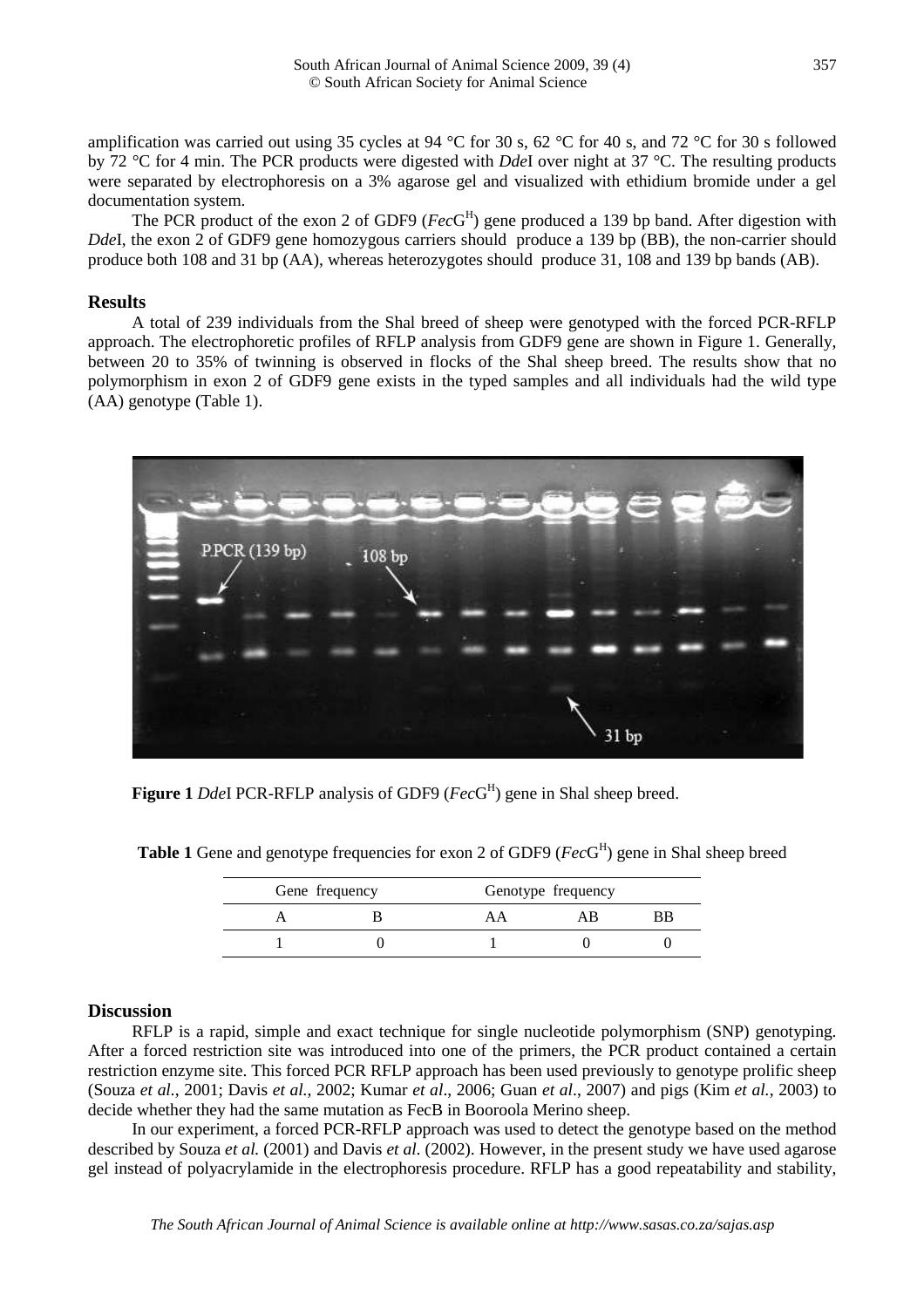but its results may be affected by several factors such as enzymes from different companies, time of digestion, and volume of electrophoresis and concentration of gel (Guan *et al.*, 2007). We compared several of these factors by adding various concentrations of ingredients to select the optimal reaction conditions to maintain repeatability and veracity. Considering the results obtained in the present study (Figure 1), it is clear that the used PCR and electrophoresis strategies are suitable for detection of mutant copies of GDF9 gene. Detections with illegible results were repeated until the genotyping was clear.

The GDF9 gene can be considered as a possible candidate gene for increased litter size in sheep. In the present study we did not find any genetic variations within the GDF9 gene by PCR-RFLP among the members of the Shal sheep. Among many Iranian breed of sheep, the Shal breed is considered as a prolific breed and a 35% of twinning rate has been recorded in many flocks. Our samples were randomly taken from this flock and one would expect to find all possible genotypes of GDF9 if it really segregates in polymorphism.

The physiological characteristics of sheep with inactivating mutations in GDF9 have not been well characterized. Ewes with a single copy of the mutated GDF9 gene are fertile and have an increased ovulation rate (Hanrahan *et al*., 2004). In contrast, ewes homozygous for this mutation are infertile with primary ovarian failure. Ewes heterozygous for mutations in both GDF9 and BMP15 are fertile and the effects of these mutations on ovulation rate are additive. Hanrahan *et al.* (2004) reported the existence of mutation in this locus for Cambridge and Belclare sheep which was in contrast with the result of this experiment. Also, Chu *et al.* (2004) reported results which were not in agreement with our results.

Two oocyte-derived members of the TGF-β superfamily that regulates fertility have been identified (Dong *et al*., 1996; Galloway *et al*., 2000; Juengel *et al*., 2002; Hanrahan et al., 2004). The relative importance of these members differs among species. In mice, GDF9 (Dong *et al*., 1996) is essential for normal follicular development and is likely involved in development of the normal cumulus cell phenotype (Dong *et al*., 1996). In contrast, BMP15 is not essential for normal follicular development but appears to play a role in the final maturation–ovulation of the follicle and normal oocyte health. In sheep both GDF9 and BMP15 have been shown to be essential for normal follicular growth (Galloway *et al*., 2000; Juengel *et al*., 2002; Hanrahan *et al*., 2004; Juengel *et al.*, 2004). In addition, GDF9 may also be involved in luteinization of the follicle at ovulation (Juengel *et al*., 2002). Both GDF9 and BMP15 regulate the number of follicles ovulated in sheep, a mammal that normally has a low ovulation rate. However, no such role for either GDF9 or BMP15 has been delineated in mice, a mammal that normally has a high ovulation rate (Dong *et al*., 1996). Furthermore, both GDF9 and BMP15 are targets for new methods of fertility control as the number of follicles ovulating can either be suppressed or enhanced with controlled regulation of either protein (Juengel *et al*., 2002; 2004). In sheep, GDF9 mRNA and protein are present in germ cells during follicular formation and in oocytes of primordial follicles and at all subsequent stages of follicular growth (Bodensteiner *et al*., 1999; Juengel *et al*., 2002; 2004).

The major gene involved in the Inverdale sheep was shown to be X-linked, and it was also shown that homozygous carriers were sterile due to ovarian hypoplasia, reflecting a failure of ovarian follicles to progress beyond the primary stage of follicle development. In contrast the Booroola gene is on chromosome 6 and has an essentially additive effect on ovulation rate. The genes responsible for the Inverdale and Booroola effects were recently identified. Mutations in bone morphogenetic protein 15 (BMP15, also known as growth differentiation factor 9B) gene were associated with both increased ovulation rate in heterozygous carriers and sterility in homozygous carriers in Inverdale sheep (V31D), Hanna sheep (Q23Ter), Cambridge sheep (Q239Ter) and Belclare sheep (Q239Ter and S367I) breeds. A non-conservative substitution (Q249R) in the intracellular kinase domain of the bone morphogenetic protein receptor IB (BMPR-IB) gene was associated fully with increased ovulation rate in Booroola Merino ewes (Wilson 2001). In a previous study, the polymorphism behaviour of both Booroola (Ghaffari *et al*., 2009) and Inverdal (Hedayat *et al*., 2009) genes were analyzed as likely candidate genes influencing high prolificacy but no polymorphism has been found in the Shal sheep breed.

### **Conclusion**

In the present study the results of PCR showed the same band pattern in all samples, implying no mutation in exon two of the GDF9 locus in Shal breed ewes. Regarding the records of twinning in this breed it is concluded that the genetic factor controlling twinning is not related to the mutation which is reported in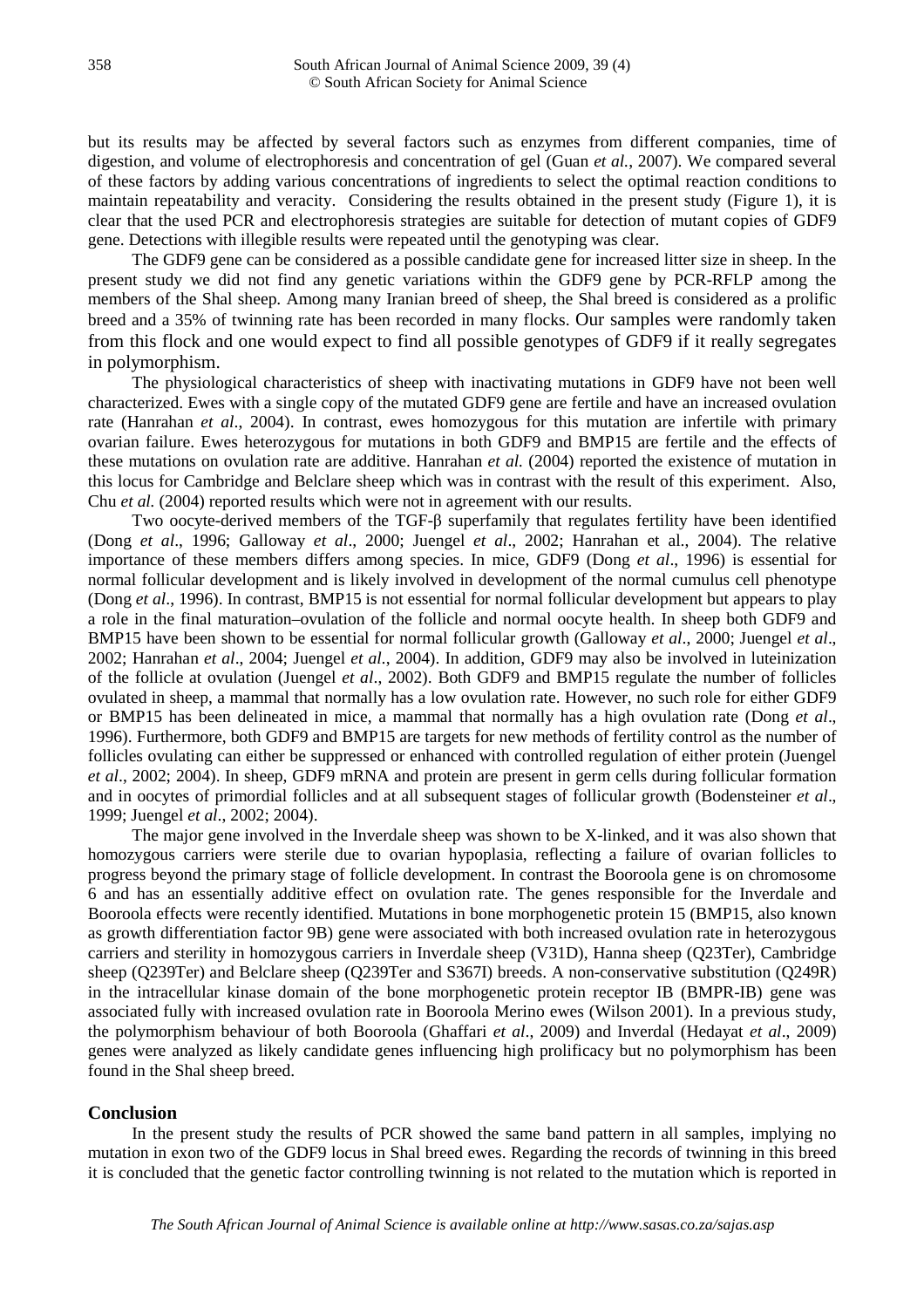the GDF9 major gene. It may be concluded that litter size in this breed is either not affected by major genes or it is possible that other SNP in the GDF9 gene or some other major genes control twinning in this breed. Further research is recommended to investigate this hypothesis.

### **Reference**

- Bindon, B.M., Piper, L.R. & Hilliard, M.A., 1996. Reproductive physiology and endocrinology of prolific sheep. In: Prolific Sheep. Ed. Fahmy, M.H., CAB International, Wallingford, UK. pp. 453-470.
- Bodin, L., Elsen, J.M., Poivey, J.P., San Cristobal-Gaudy, M., Belloc, J.P. & Eychenne, F., 1998. Hyperprolificacy in the French Lacaune sheep breed; a possible major gene. Proc. 6<sup>th</sup> Wrld Congr. Genetics Applied to Livestock Production; Armidale, Australia. pp. 11-14.
- Bodensteiner, K.J., Clay, C.M., Moeller, C.L. & Sawyer, H.R., 1999. Molecular cloning of the ovine growth differentiation factor 9 gene and expression of growth differentiation factor 9 in ovine and bovine ovaries. Biol. Reprod. 60, 381-386.
- Bodensteiner, K.J., McNatty, K.P., Clay, C.M., Moeller, C.L. & Sawyer, H.R., 2000. Expression of growth and differentiation factor 9 in the ovaries of fetal sheep homozygous or heterozygous for the Inverdale prolificacy gene (FecXI). Biol. Reprod. 62, 1479-1485.
- Bradford, G.E., Quirke, J.F., Sitorius, P., Inounu, I., Tiesnamurti, B., Bell, F.L., Fletcher, I.C. & Torell, D.T., 1986. Reproduction in Javanese sheep: evidence for a gene with large effect on ovulation rate and litter size. J. Anim. Sci. 63, 418-431.
- Carabatsos, M.J., Elvin, J., Matzuk, M.M. & Albertini, D.F., 1998. Characterization of oocyte and follicle development in growth differentiation factor-9-deficient mice. Develop. Biol. 204, 373-384.
- Chu, M.X., Li, B.X., Wang, S.C.Ye. & Fang, L., 2004. Association between PCR-SSCP of growth differentiation factor9 gene and high prolificacy in small tail Han sheep. Anim. Biotechnol. 15, 111-120.
- Davis, G.H., Montgomery, G.W., Allison, A.J., Kelly, R.W. & Bray, A.R., 1982. Segregation of a major gene influencing fecundity in progeny of Booroola sheep. N. Z. J. Agric. Res. 25, 525-529.
- Davis, G.H., McEwan, J.C., Fennessy, P.F., Dodds, K.G. & Farquhar, P.A., 1991. Evidence for the presence of a major gene influencing ovulation rate on the X-chromosome of sheep. Biol. Reprod. 44, 620-624.
- Davis, G.H., Dodds, K.G., Wheeler. R. & Jay, N.P., 2001. Evidence that an imprinted gene on the X chromosome increases ovulation rate in sheep. Biol. Reprod. 64, 216–221.
- Davis, G.H., Galloway, S.M., Ross, I.K., Gregan, S.M., Ward, J., Nimbkar, B.V., Ghalsasi, P.M., Nimbkar, C., Gray, G.D., Subandriyo Inounu, I., Tiesnamurti, B., Martyniuk, E., Eythorsdottir, E., Mulsant, P., Lecerf, F., Hanrahan, J.P., Bradford, G.C. & Wilson, T., 2002. DNA test in prolific sheep from eight countries provide new evidence on origin of the Booroola (FecB) mutation. Biol. Reprod. 66, 1869-874.
- Dong, J.W., Albertini, D.F., Nishimori, K., Kumar, T.R., Lu, N. & Matzuk, M.M., 1996. Growth differentiation factor 9 is required during early ovarian folliculogenesis. Nature 383, 531-535.
- Dube, J.L., Wang, P., Elvin, J., Lyons, K.M., Celeste, A.J. & Matzuk, M.M., 1998. The bone morphogenetic protein 15 gene is X-linked and expressed in oocytes. Mol. Endocrinol. 12, 1809-1817.
- Eppig, J.J., 2001. Oocyte control of ovarian follicular development and function in mammals. Reproduction. 122, 829-838.
- Galloway, S.M., McNatty, K.P., Cambridge, L.M., Laitinen, M.P.E., Juengel, J.L., Jokiranta, S., McLaren, R.J., Luiro, K., Dodds, K.G., Montgomery, G.W., Beattie, A.E., Davis, G.H. & Ritvos, O., 2000. Mutations in an oocyte-derived growth factor gene (BMP15) cause increased ovulation rate and infertility in a dosage-sensitive manner. Nat. Genet. 25, 279-283.
- Ghaffari, M., Nejati-Javaremi, A. & Rahimi, G., 2009. Detection of polymorphism in BMPR-IB gene associated with twining in Shal sheep using PCR-RFLP method. Int. J. Agric. Biol. 11, 97-99.
- Guan, F., Shou-ren, L., Shi, G-Q. & Yang, L-G., 2007. Polymorphism of FecB gene in nine sheep breeds or strains and its effects on litter size, lamb growth and development. Anim. Reprod. Sci. 99, 44-52.
- Hanrahan, J.P., 1991. Evidence for single gene effects on ovulation rate in the Cambridge and Belclare breeds. In: Major Genes for Reproduction in Sheep. Eds Elsen, J.M., Bodin, L. & Thimonier, J., Paris: INRA. pp. 93-102.
- Hanrahan, J.P., Gregan, S.M., Mulsant, P., Mullen, M., Davis, G.H., Powell, R. & Galloway, S.M., 2004. Mutations in the genes for oocyte-derived growth factors GDF9 and BMP15 are associated with both